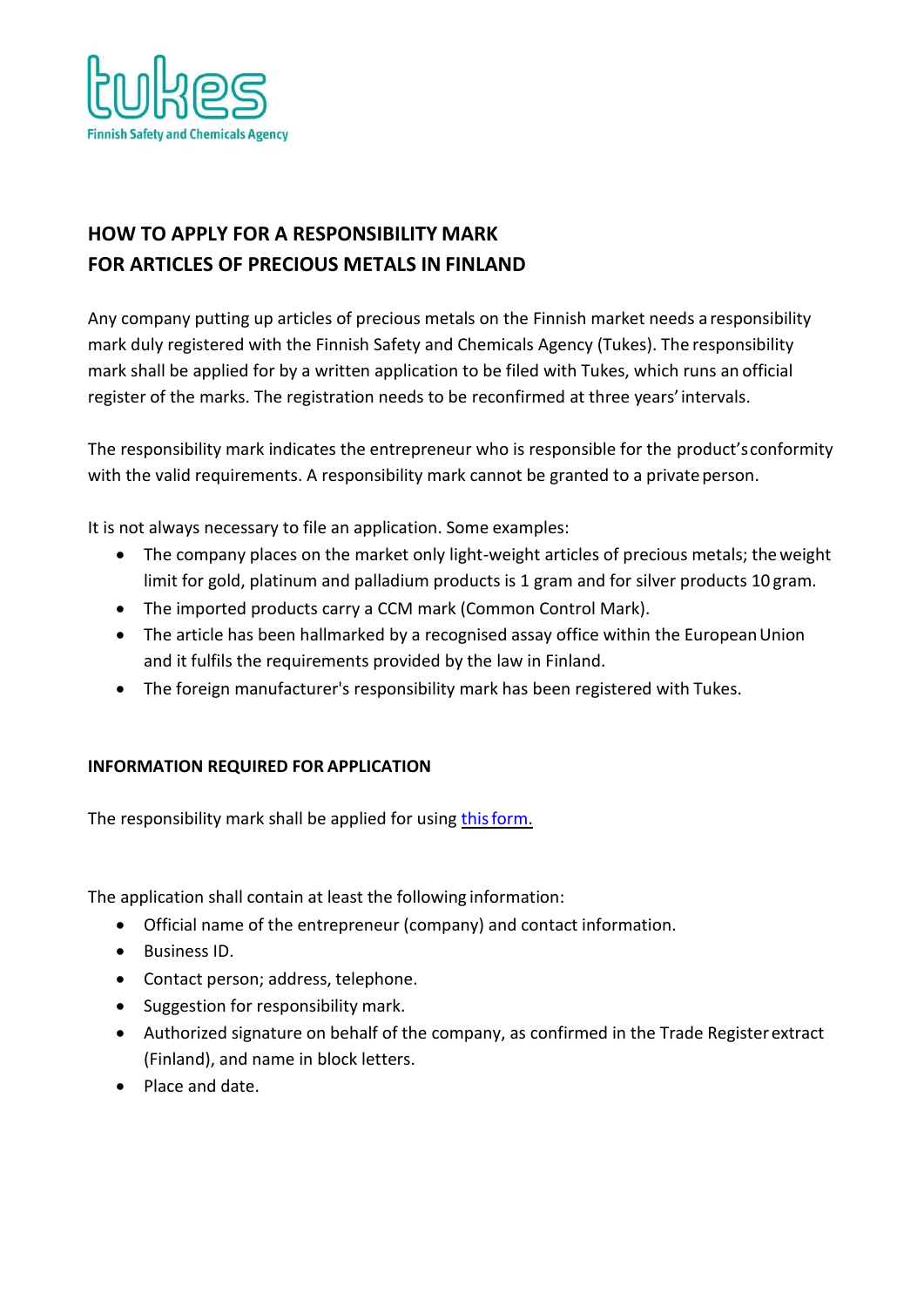

#### **RESPONSIBILITY MARK DETAILS**

The responsibility marks shall consist of a capital letter or a combination of capital letters, e.g. **ABC**. It is to be recommended that only simple and clear font types are chosen for thispurpose, such as Arial. When any combinations are used, the letters shall be clearly apart from eachother. A responsibility mark is usually very small – yet it shall be clearly legible on the finishedproduct.

The responsibility mark's background shape

- may be similar to the fineness mark's background shape. In that case, different background shapes are used for various precious metals: oval for gold, rectangular for silver, truncated triangle for palladium, and rhombus for platinum.
- The responsibility mark may also have no background shape whatsoever.

You may browse the Responsibility Marks Register at [https://rekisterit.tukes.fi/n](http://nimileima.tukes.fi/)imileimat (in Finnish) for vacant responsibility marks. It is advisable to choose a mark that has not been used in the last ten years.

# **TREATMENT OF APPLICATION AND INTRODUCTION OF RESPONSIBILITY MARK**

Once the application has arrived at Tukes, a reservation of the responsibility mark is entered into the Responsibility Marks Register. The reservation is valid for three months.

When the application has been approved by Tukes, the applicant will be contacted by e-mail. On request, a metal plate for the responsibility mark samples will be provided to the applicant. Thereafter, the applicant shall have a tool made from the approved responsibility mark and submit the sample marks stamped with the tool to Tukes.

The responsibility mark shall be stamped on the metal plate several times using different strengths. At Tukes, all the stamps are photographed for archive purposes.

When the application and the sample marks have been approved by Tukes, the entrepreneur will get a written decision on the approval and registration. The registration is liable for a charge shown on Tukes' pricelist. The responsibility mark may be taken into use only after the decision on the approval has been made.